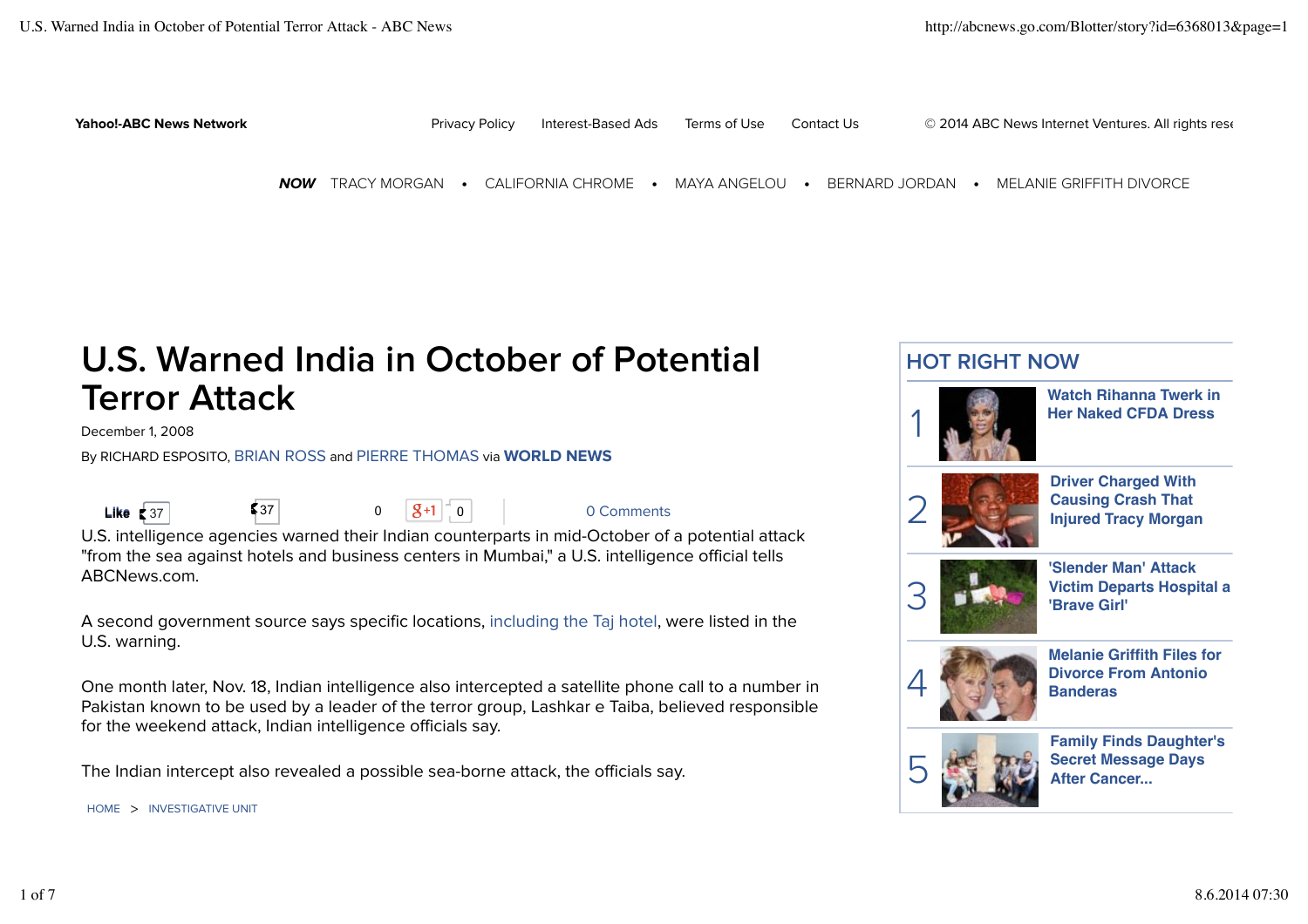#### null

The chairman of the company that owns the hotel, Ratan Tata, told CNN that security was temporarily increased following a warning. Tata told CNN Sunday that the enhanced measurers were later eased and, in any case, "could not have stopped what took place."

Since Friday, U.S. intelligence agencies have been tracking the phones and SIM cards recovered by Indian authorities from the Mumbai terrorists leading to a "treasure trove" of leads in Pakistan and several possible connections to the

**null**

United States, officials say.

Officials say one of the cell phone SIM cards may have been purchased in the United States but would not provide any more details because of the ongoing nature of the investigation.

The phones also include the same Thuraya satellite phone intercepted in November by the Indian spy agency RAW, the Research and Analysis Wing, which runs an extensive electronic intercept operation.

NSA, the National Security Agency, has the technical means to retrieve all calls made from satellite and cell phones in the south Asia region.

Officials say one of the phones recovered was a Thuraya satellite phone.

"Once we have the number we will be able to know everyone who was called and where the calls were made from," one former intelligence office says.

A US counter-terrorism official says all leads continue to point Lashkar e Taiba, a Kashmir separatist group with strong ties to al Qaeda.

The group, referred to as LeT in the Indian press, has taken credit for a number of previous terror attacks on India targets, including the Mumbai commuter rail system and the Indian Parliament building.

### **YOU MIGHT ALSO LIKE...**